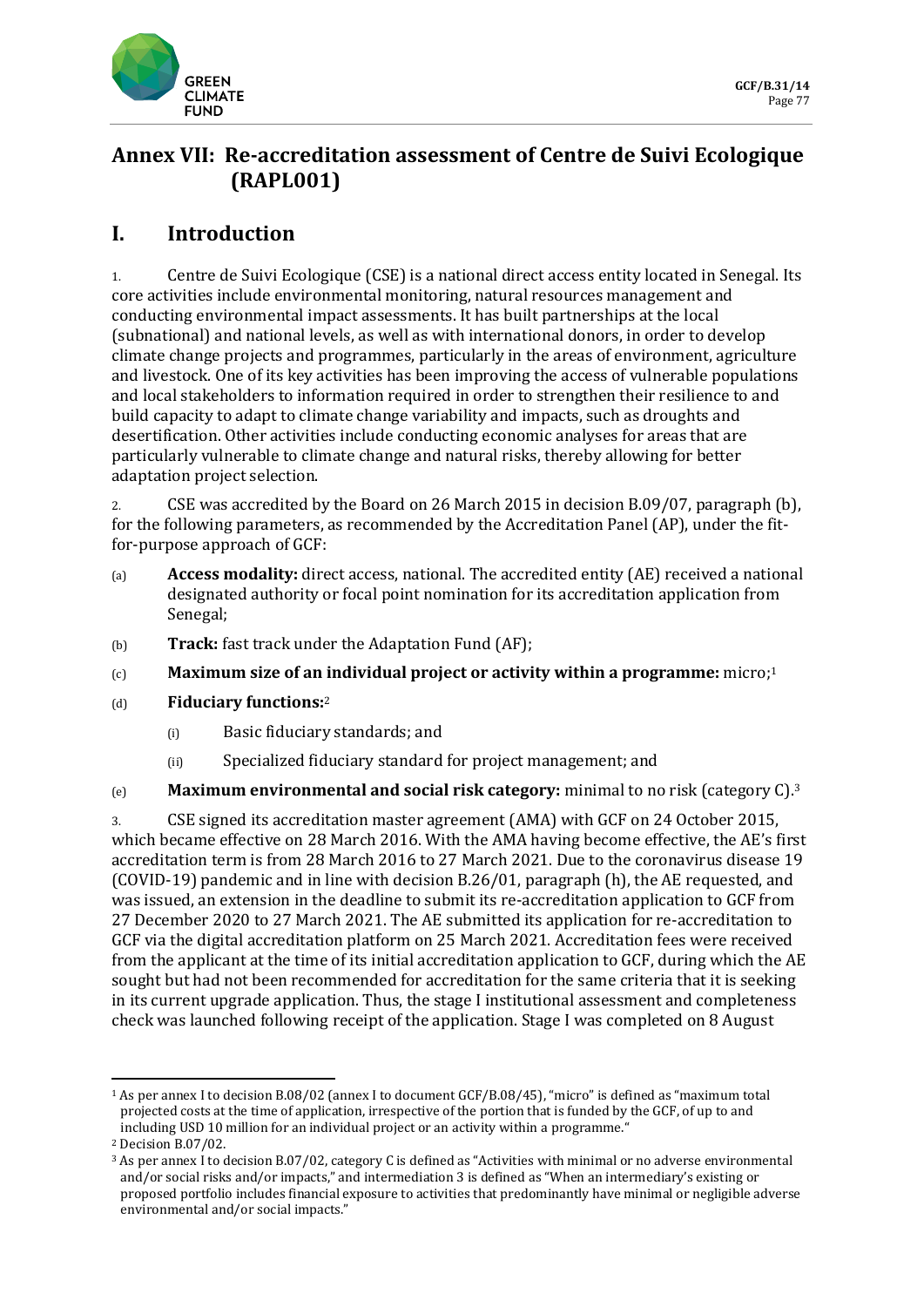2021 and the AE was progressed to the stage II (step 1) accreditation review by the AP, which has been concluded with the publication of this assessment.

4. The AE applied for an upgrade in its accreditation scope at the same time as its reaccreditation application for the following parameters under the fit-for-purpose accreditation approach of GCF. The changes as compared to its accreditation scope during the first accreditation term are below:

- (a) **Access modality:** direct access, national. The national designated authority or focal point nomination from Senegal for the AE's first accreditation term remains in effect for the re-accreditation application;
- (b) **Track:** fast track under the AF;
- (c) **Maximum size of an individual project or activity within a programme:** small;<sup>4</sup>
- (d) **Fiduciary functions:** no change; and
- (e) **Maximum environmental and social risk category:** medium risk (category B).<sup>5</sup>

## **II. Stage I institutional assessment and completeness check**

5. The AE was eligible for, and applied under, the fast track re-accreditation process as an AF entity. Its application has been assessed by the Secretariat during stage I in accordance with the requirements and gaps identified in decisions B.08/03, B.10/06, B.12/30, B.14/09, B.15/09, B.17/13, B.18/05, B.19/14, B.22/09, B.23/13, B.24/11, B.26/01, B.29/05 and B.30/05, and in accordance with the GCF policies and standards to the extent applicable to accreditation below:

- (a) "Updated Strategic Plan for the Green Climate Fund: 2020–2023" (decision B.27/06);
- (b) "Matters related to the accreditation framework" and "Consideration of accreditation proposals, including consideration of the reaccreditation deadline" regarding the reaccreditation process (decisions B.24/13, para. (a), and B.26/01, para. (h), respectively);
- (c) "Guiding Framework and Procedures for Accrediting National, Regional and International Implementing Entities and Intermediaries, Including the Fund's Fiduciary Principles and Standards and Environmental and Social Safeguards" (decision B.07/02);
- (d) "Guidelines for the Operationalization of the Fit-for-purpose Accreditation Approach" (decision B.08/02);
- (e) "Policy on Prohibited Practices" (decision B.22/19);
- (f) "Anti-Money Laundering and Countering the Financing of Terrorism Policy" (AML/CFT Policy) (decision B.18/10);
- (g) "Policy on the Protection of Whistleblowers and Witnesses" (decision B.BM-2018/21);

<sup>4</sup> As per annex I to decision B.08/02 (annex I to document GCF/B.08/45), "small" is defined as "maximum total projected costs at the time of application, irrespective of the portion that is funded by the GCF, of above USD 10 million and up to and including USD 50 million for an individual project or an activity within a programme".

<sup>5</sup> As per the Environmental and Social Policy adopted in decision B.19/10, category B is defined as "Activities with potential limited adverse environmental and/or social risks and impacts that individually or cumulatively, are few, generally site-specific, largely reversible, and readily addressed through mitigation measures," and intermediation 3 is defined as "When an intermediary's existing or proposed portfolio includes, or is expected to include, substantial financial exposure to activities with potential limited adverse environmental or social risks and impacts that are few, generally site-specific, largely reversible, and readily addressed through mitigation measures; and includes no activities with potential significant adverse environmental and social risks and impacts that, individually or cumulatively, are diverse, irreversible, or unprecedented."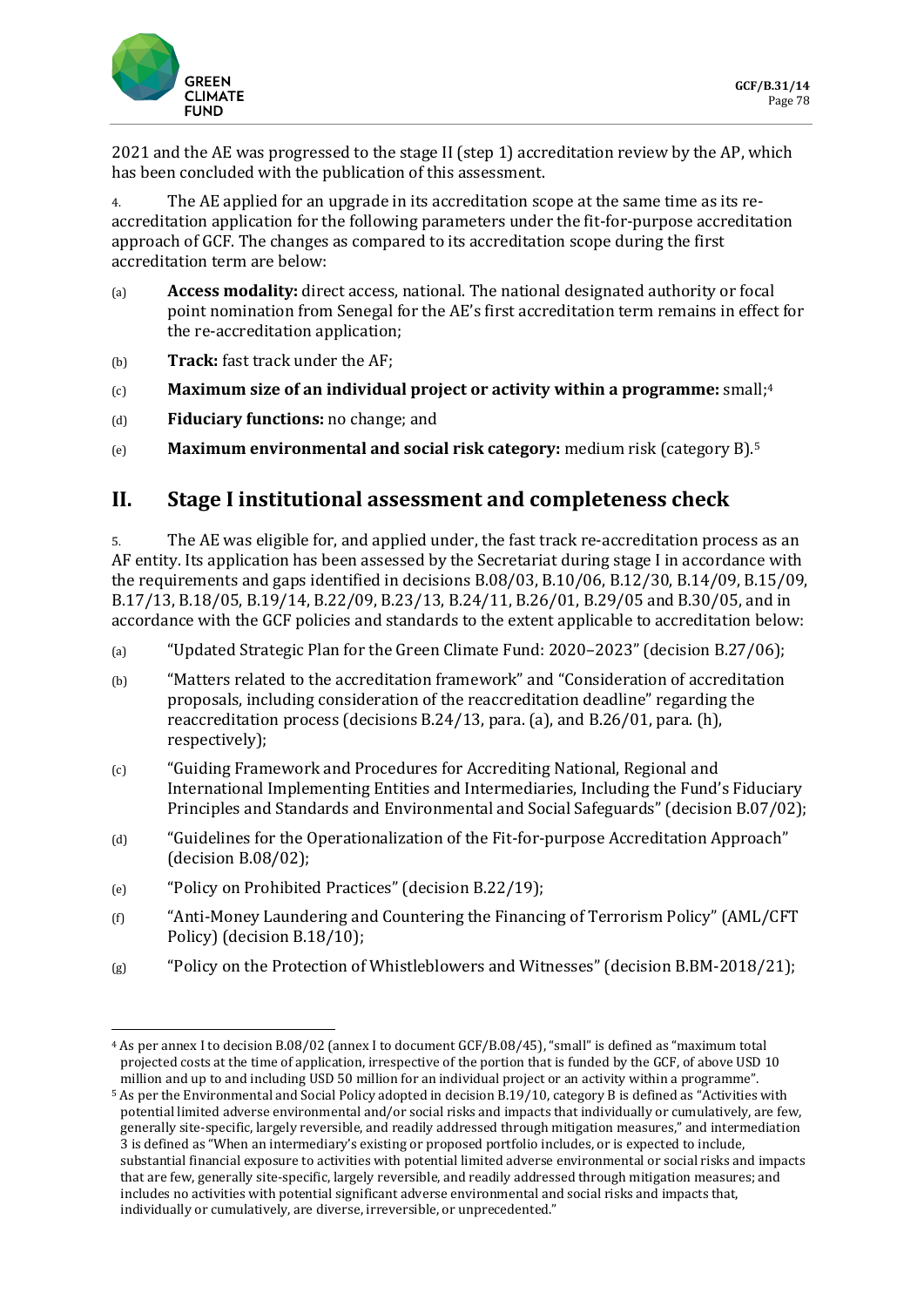

- (h) "Environmental and Social Management System: Environmental and Social Policy" (decision B.19/10);
- (i) "Comprehensive Information Disclosure Policy of the Fund" (decision B.12/35) regarding the disclosure of environmental and social (E&S) information; and
- (j) "Updated Gender Policy and Gender Action Plan 2020–2023" (decision B.24/12).

6. Based on the discussions with the Secretariat on the AE's performance during the first accreditation term, the AE suspended its upgrade application for the accreditation scope indicated in paragraph 4 above until (i) the relevant track record is available; and (ii) improvement of performance of its approved GCF project "Increasing the resilience of ecosystems and communities through the restoration of the productive bases of salinized lands" (FP003) is demonstrated.

# 2.1 Legal status, registration, permits and licences

7. The AE provided documents on its establishment and licences to operate, where relevant, as a part of the application. The AE confirmed that there had been no change in its legal status or licences to operate since the original accreditation application.

8. As indicated in paragraph 3 above, the AE and GCF entered into the AMA for the AE's first accreditation term from 28 March 2016 (date of AMA effectiveness) to 27 March 2021. With the deadline for the re-accreditation application submission having been extended until the end of the accreditation term at the request of the AE, the AE's accreditation term has lapsed as of 27 March 2021 since its re-accreditation application was submitted at the end of the first accreditation term. As the AE has sought re-accreditation prior to the end of its first accreditation term, it shall remain designated as an AE during the period between its first and, if re-accredited and having a signed and effective amended and restated AMA, second accreditation terms.

9. Once re-accredited, the AE's AMA would need to be amended and restated to account for the re-accreditation decision and any conditions of re-accreditation based on the AP's assessment of the AE against the GCF standards and policies listed in paragraph 31 below, as well as reflect the GCF policies and standards adopted by the Board that have become effective since the agreement between the GCF and the AE of the AMA for its first accreditation term.

10. The AE confirmed at the time of publication of this recommendation that it is willing to engage with GCF on amending and restating the AMA to account for new GCF policies that have become effective after the agreement between GCF and AE of the AMA for the first accreditation term and that it will put in the necessary resources to review the draft amended and restated AMA.

## 2.2 Accredited entity performance in contributing to GCF programming results

### **2.2.1. Approved GCF projects under implementation and national designated authority participatory monitoring**

11. Implementation experience under the funded activities portfolio is limited as there is only project - FP003, and which entered into effectiveness in February 2020 and received its first disbursement in May 2020. Implementation thus far has focused on project start-up activities, albeit with some delays due to the coronavirus pandemic.

12. **CSE as a delivery partner for the GCF Readiness and Preparatory Support Programme (Readiness Programme):** In addition to its role as an AE, CSE is a delivery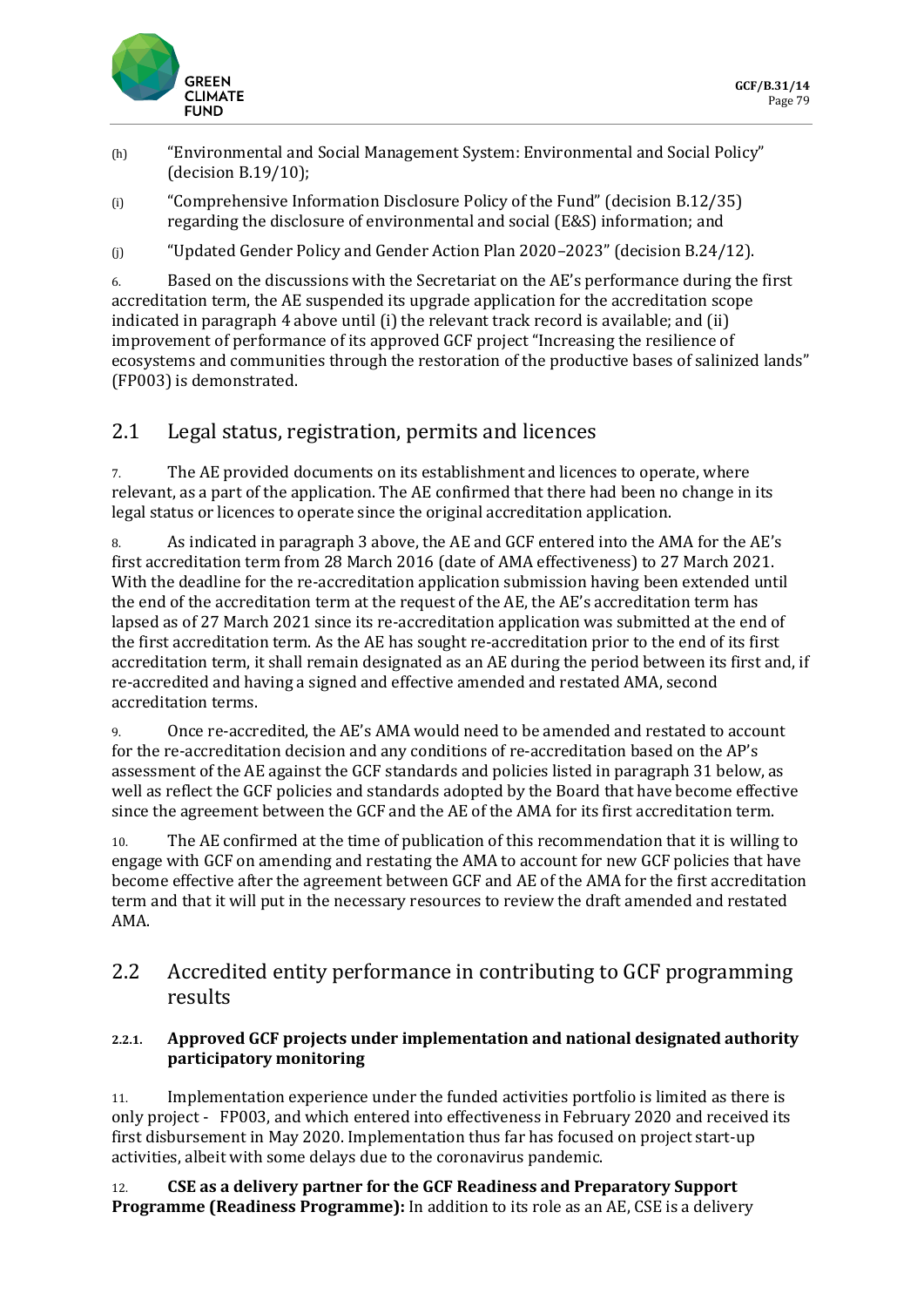

partner for the Readiness Programme. The implementation of the readiness portfolio is generally satisfactory, though the portfolio is characterized by time extensions. Seven out of eight grants have received extensions due to delays related to procurement processes, implementation delays, revision of reports to meet compliance and/or quality standards, etc. In several instances, CSE has required extensive guidance from the Secretariat on the legal terms and conditions of the readiness grants under their purview. Three readiness grants have also received blanket six-month COVID-19 no-cost extensions.

13. Overall, across both the funded activity and readiness portfolios, CSE has had difficulties in meeting reporting timelines stipulated in the funding agreements. Under the funded activity, the first annual progress reports (APR) for FP003 was submitted in 2021, with a delay of two months. The inception report, due by August 2020, was submitted in April 2021, that is with a delay of eight months.

14. The quality of reporting under the readiness portfolio is generally satisfactory, however reporting by the AE is often delayed, with 90 per cent of reports submitted late. Interim progress reports, completion reports and audited financial statements have an average delay of 10 months. Approximately half of the reports (48 per cent) have been submitted with significant delays of over 60 days.

### **2.2.2. Inclusion of the work programme in the country programme, concept notes, funding proposals and Project Preparation Facility requests**

15. **Country programme/entity work programme**: Per the current Country Programming guidelines, only accredited regional direct access entities and international access entities are to develop an entity work programme. As a national direct access entity, the CSE engagement plan with GCF is incorporated in Senegal's country programme.

16. CSE's expertise is well aligned with four of six of the axes that Senegal's country programme is formulated around, namely (i) strengthening resilience of vulnerable communities; (ii) resilience of infrastructure, habitats and natural ecosystems; (iii) sustainable land use and forest management; and (iv) capacity-building on the institutional framework. The country also wants to leverage the entity's experience to improve engagement of local communities in climate action.

17. The first of the two direct access accredited entities from Senegal, CSE remains an important contributor to the action on climate, and the country plans, through the Readiness Programme to build up the entity's capacity in the areas of monitoring and evaluation and of project development.

18. The planned engagement for CSE covers the GCF result areas of forest and land use, health, food and water security, livelihoods of people and communities, and ecosystems and ecosystem services.

19. The country programme presented to GCF in 2019 included two projects to be submitted by CSE focusing on agroforestry and resilience of coastal communities. The country will update its nationally determined contribution (NDC) by 2022 and plans to identify additional projects CSE will develop and submit to GCF in the upcoming second replenishment period of the GCF.

20. The current CSE pipeline includes five projects at various stages of the project cycle. The pipeline is made up of one SAP funding proposal, two concept notes and two simplified approval process (SAP) concept notes. These projects are all themed around smart agroforestry and communities' resilience. The entity has also submitted a Project Preparation Facility (PPF) proposal for eco-agricultural business solutions for Senegal model forests.

21. **Concept notes/funding proposals**: CSE currently has five projects in the pipeline: one funding proposal and four concept notes. The five projects focus primarily on the result areas of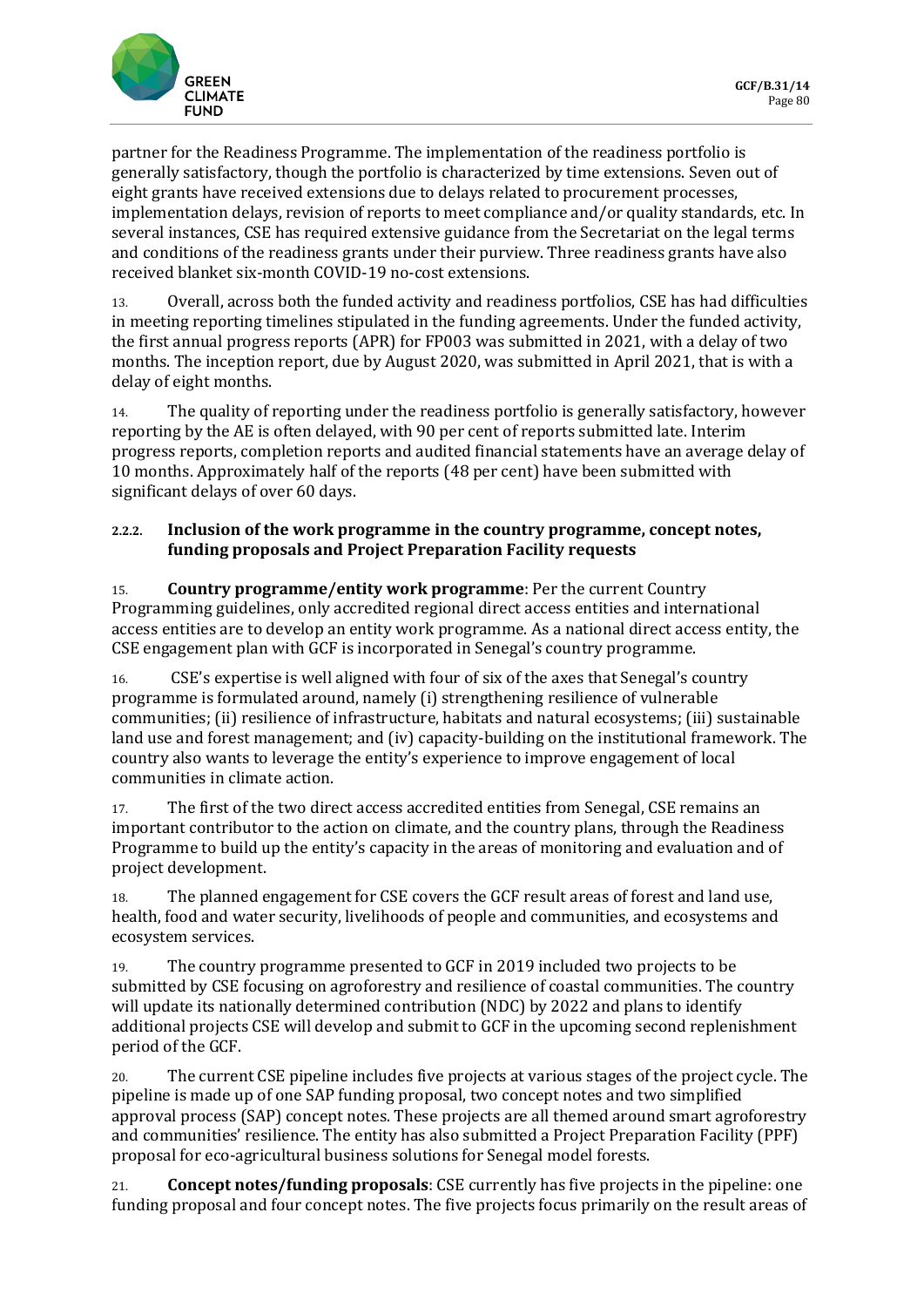

forests and land use; livelihoods of people and communities; health, food, and water security; and ecosystems and ecosystem services. The main project interventions across these result areas concentrate on increasing resilience of farming systems through, for example, agroforestry systems, diversifying farming and cropping systems, and strong community participation and ownership. All projects use grants as a financial mechanism with co-financing available amounting up to approximately USD 300,000 in one project, with the other projects having no or minor co-financing.

22. The original concept notes showed innovative ideas in general, but lacked overall quality in project structure, narrative, climate rationale and design, and required additional resubmissions and support. The response time in addressing Secretariat reviews has been significant. Several of the projects have shown good progress after being resubmitted, but additional rounds of reviews were still required. PPF has been used in some cases and proven very effective and supportive for CSE.

### **2.2.3. Risk flags incurred by the projects, accredited entity or country during the first accreditation term**

23. Despite progress on the design and structure on some of the concept notes, the response time from GCF review to resubmission has remained significant, averaging close to two years. More targeted support from GCF on a more frequent basis would facilitate CSE's resubmission and update of the concept notes and funding proposals.

24. There is no change reported on the minimal environmental and social risks and impacts (category C) as identified during approval and arising from the implementation of the only approved funding proposal (FP003) by the AE. While a preliminary environmental and social management plan (ESMP) has been prepared, the AE has reported that it will update the ESMP prior to the start of the works. No grievance has been received yet and the AE, together with the executing entity, will work on establishing a project-level grievance mechanism. Field missions have been undertaken to engage in consultations and dialogue with its stakeholders and to identify their key roles during project implementation.

25. The project the AE submitted was approved with a condition precedent to second disbursement on gender which is "Delivery to GCF by the accredited entity of a gender assessment and a project-specific gender action plan". This renders the project gender-blind and continues to be so until the documents are submitted and implementation of the gender action plan actually starts. The submission is expected, as per the latest APR, prior to second disbursement. Providing an assessment without demonstrated intervention is therefore a challenge.

# 2.3 Overall portfolio of activities of the accredited entity beyond those funded by GCF

26. As per the Strategic Plan for the GCF 2020–2023 (2020–2023 Strategic Plan), the reaccreditation process, and the monitoring and accountability framework, the Secretariat and the AP are requested to provide an assessment of the extent to which the overall portfolio of activities of the AE beyond those funded by GCF has evolved during the accreditation period in order to advance the goal of GCF to promote the paradigm shift towards low-emission and climate-resilient development pathways in the context of sustainable development.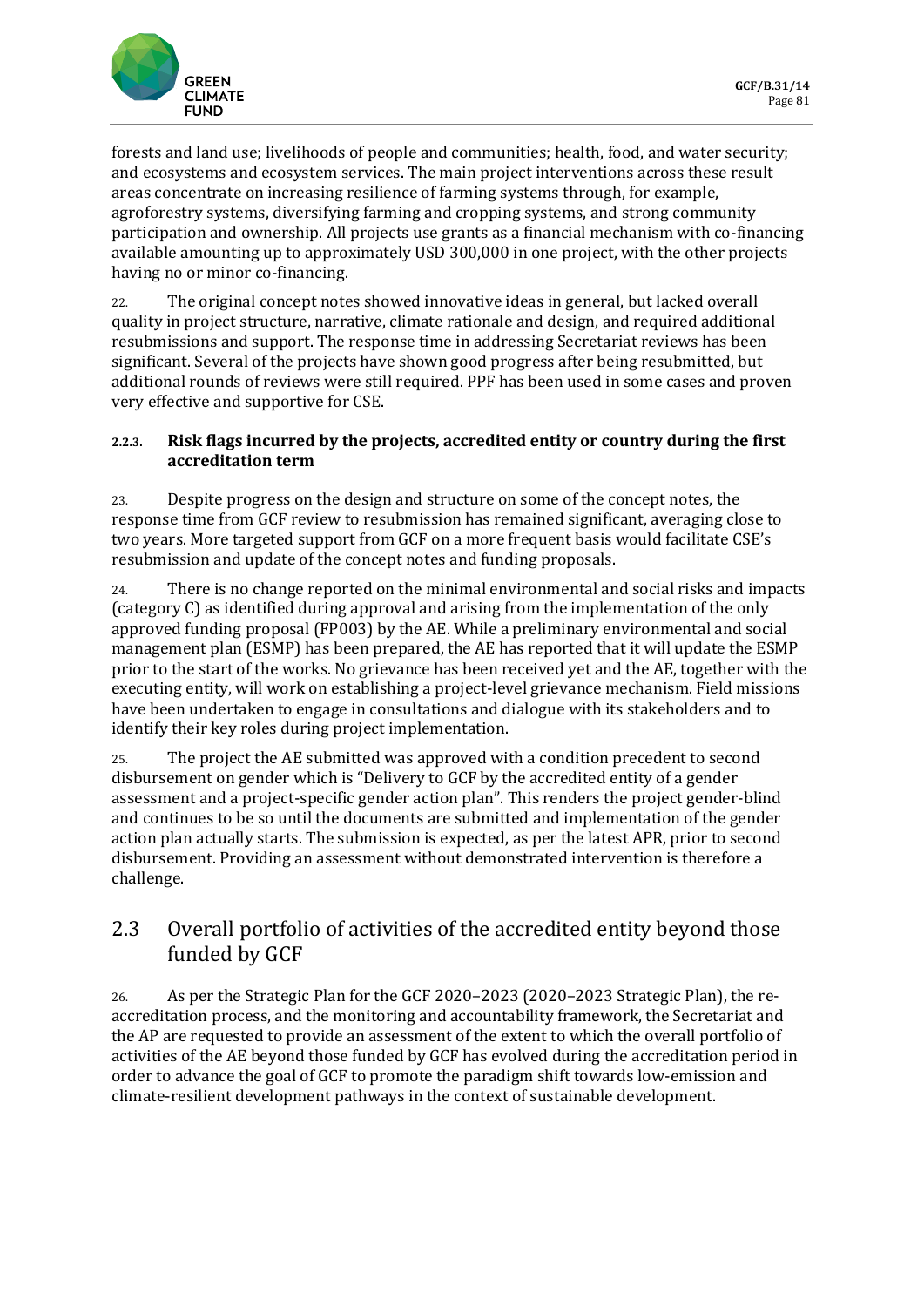

27. The AE provided the following information in its re-accreditation application with regard to guiding questions in the GCF methodology for establishing a baseline of greenhouse gas (GHG) emissions and climate resilience for the portfolio of AEs:<sup>6</sup>

- (a) Guiding question 1: Has the AE established policies or commitments in the short, medium or long-term regarding investment in climate change projects?
	- (i) The AE supports the State of Senegal in the operationalization of its policies and strategies on climate change. In addition, CSE is an active member of the Senegalese National Climate Change Committee. As such, CSE staff contribute to the elaboration and execution of national policies including its national communications, national adaptation programme of action, NDC, national adaptation plan, etc. The AE has provided its Strategic Plan for 2020–2024, which includes the provision of vulnerability assessment services and its partnership with GCF; and
	- (ii) The AE confirmed that it has not invested in any fossil fuel portfolio and does not intend to. Accordingly, the current portfolio of the AE does not have carbon-intensive projects;
- (b) Guiding question 2: Does the AE receive resources from third parties for the financing of climate projects?
	- (i) Twenty-seven projects out a total of 32 in the CSE project portfolio are climaterelated, representing 84.3 per cent of the portfolio in number and 96 per cent (USD 19,157,259) of the portfolio in financial value. One project funded by the GCF, consisting of the restoration of salinized lands, corresponds to a 40.82 per cent share in the overall project portfolio; and
	- (ii) The AE also provided specific information at the project level, including the number of beneficiaries (individuals) whose resilience to climate change has been improved through CSE-supported projects; the extent of adoption of climate-resilient technologies/practices in climate-related projects across the portfolio; area of ecosystems/natural assets that have been made more resilient to climate change in climate-related projects across the portfolio; and hectares receiving investment for climate-resilient agriculture management practices in climate-related projects across the portfolio;
- (c) Guiding question 3: Does the AE calculate and reduce its GHG emissions?
	- (i) Regarding experience with calculating and tracking the GHG emissions of its portfolio, the AE does not have an institutional-level carbon footprint available. The CSE indicated that such provision can be included when updating its environmental and social policy. The AE reported no experience with calculating and tracking GHG emissions in its portfolio; and
	- (ii) At the project level, the AE is involved with several projects which are deploying GHG measurement and mitigation, including soil carbon sequestration, carbon biogeochemical modelling, and estimation of above and below-ground carbon through various periods including past, present and future. Supporting documents were made available, including GHG calculations for the "Upscaling 'Naatangue' integrated family and village farms for a resilient agriculture" project, which involves resilient agriculture in Senegal.
- (d) Guiding question 4: Does the AE evaluate the climate risks of its portfolio?

<sup>6</sup> Document GCF/B.28/11/Add.02.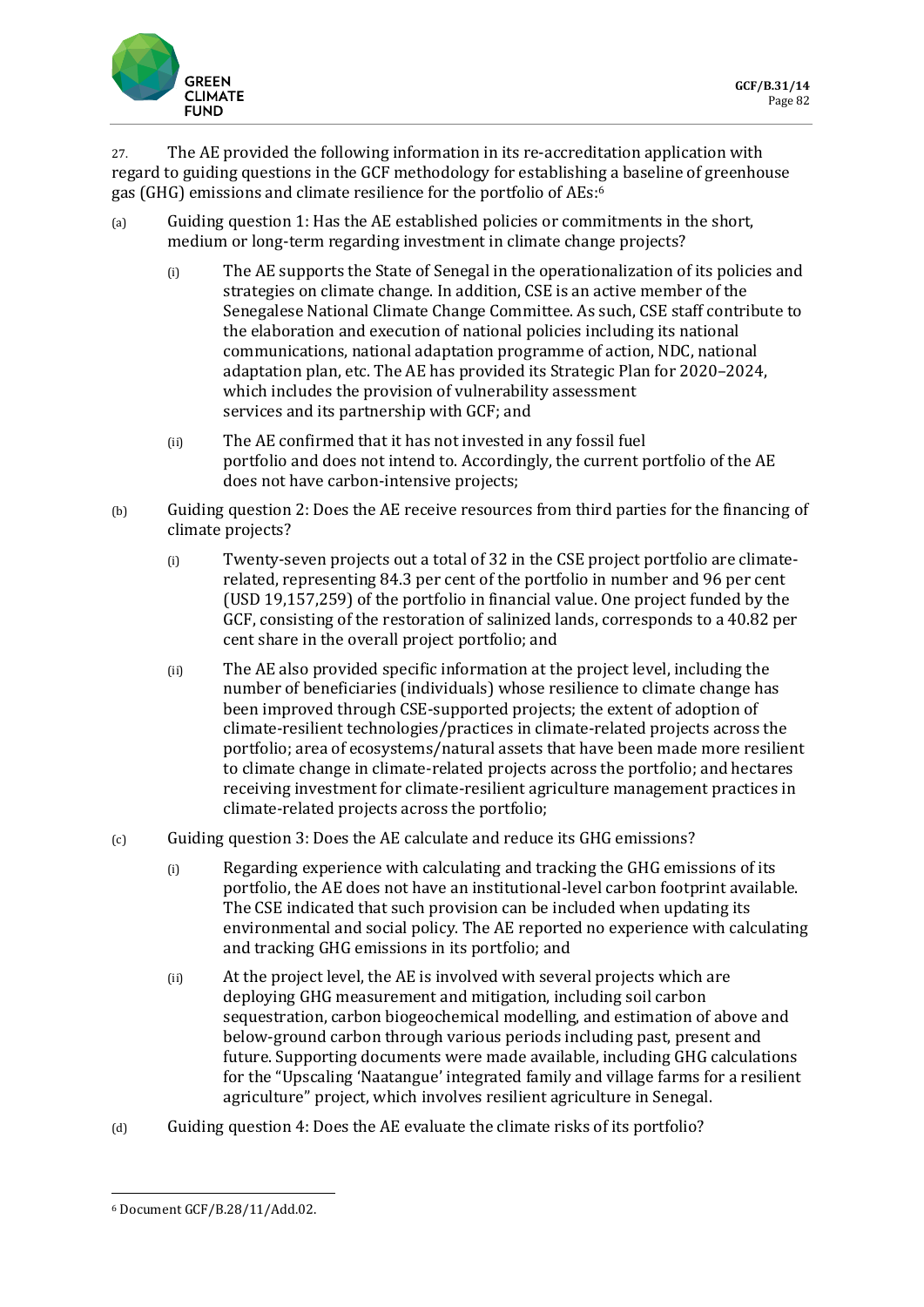

- (i) The AE indicated that 32 per cent of its portfolio (equivalent to 10 projects) currently has investments in climate change vulnerability assessments. During project development, CSE carries out an assessment of the risks and impacts of climate change under the risk management section of the project proposals. These same risks are assessed during the implementation of the project and are reported in the periodic reports (annual, semi-annual); and
- (ii) Also, the AE has provided its Strategic Plan for 2020–2024, which briefly mentions opportunities relating to the provision of vulnerability assessment services by the AE as well as its partnership with GCF;
- (e) Guiding question 5: What are the main sectors of activity of the AE?
	- (i) The AE indicated that the main sectors in which it has invested in climate change are health, agriculture and fisheries;
- (f) Guiding question 6: Is the AE investing in mitigation projects/operations?
	- (i) CSE has indicated in its application for its first accreditation term the intention to pursue both mitigation and adaptation projects. Currently, 100 per cent of its portfolio focuses on climate change adaptation, and CSE has no plans to invest in mitigation projects/operations; and
- $(g)$  Guiding question 7: Is the AE investing in adaptation projects/operations?
	- (i) The AE provided information on the amount of investments in climate-resilient projects; also, it has indicated that 100 per cent of its portfolio is related to climate change adaptation. Approximately 26,000 people have benefited from climate resilience initiatives funded by CSE through 27 projects.

28. Based on the information presented by the AE and analysed as part of the reaccreditation assessment, the AP notes the following:

- (a) The past five years have seen the AE grow in stature and gradually become a reference in Senegal known for financing adaptation solutions as a national direct access entity whose strategy to address climate change is embedded in Senegal's country programme;
- (b) The strategic plan of the AE aligns with the GCF mandate and objectives and the 2020– 2023 Strategic Plan to promote the paradigm shift towards low-emission and climateresilient development pathways in the context of sustainable development and efforts to eradicate poverty;
- (c) As stated under guiding question 1 above, the AE has never been involved in fossil fuel financing in the past; and
- (d) As stated under guiding question 2 above, climate change projects make up 96 per cent of the current funding portfolio of the AE.

29. The AP concludes that CSE aligns with the GCF mandate and objectives and with the 2020–2023 Strategic Plan. The CSE is a direct access entity from a least developed country and its areas of expertise and capabilities are mostly in the adaptation column, as is confirmed by the nature of its project pipeline. As a national direct access entity, its strategy to address climate change is embedded in Senegal's country programme. The AP encourages the AE to establish a climate change policy for its portfolio, including principles and guidance on the assessment of the risks and impacts of climate change at the institutional level.

30. The AP considers that the evidence provided for the first accreditation term demonstrates the continuous positive trend of developing climate change adaptation, mitigation and cross-cutting activities. Both the strategy and the trend of activities are aligned with the GCF mandate and objectives.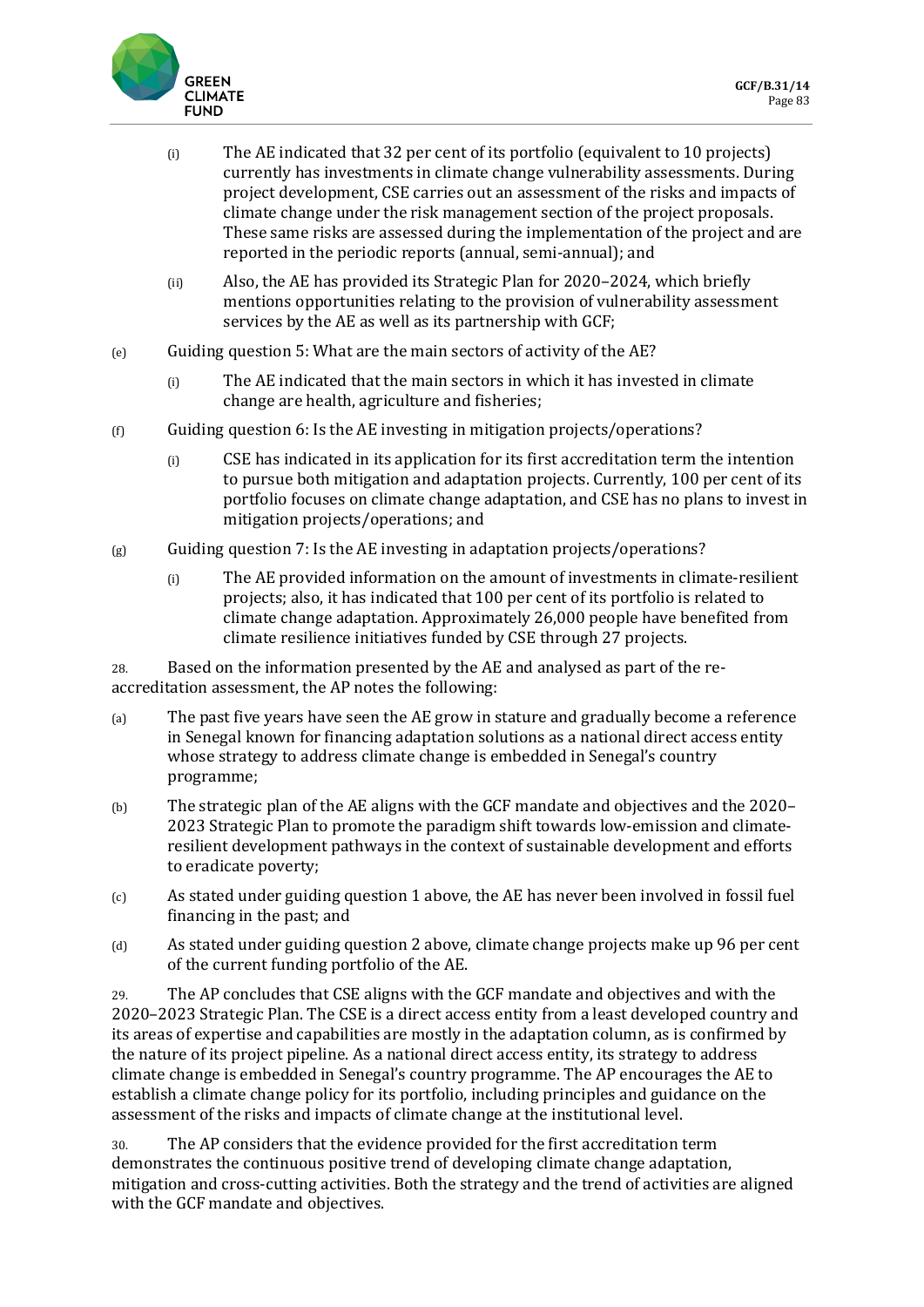

## **III. Stage II re-accreditation review assessment**

31. At the time of the AP's assessment during stage II (step 1), the AE was undergoing the re-accreditation process with the AF, and its previous (second) accreditation term was from 31 March 2015 to 30 March 2020. While the AE is eligible for, and applied under, the fast-track accreditation process as an AF entity, it did not meet the prerequisite of confirming accreditation to AF prior to the AP's assessment. As such, its application has been assessed by the AP during stage II (step 1) against the standards of GCF to the extent applicable to accreditation under the normal track against:

(a) The policies and standards of GCF identified in paragraph  $5$  (a)–(j) above; and

(b) "Revised Environmental and Social Policy" (decision B.BM-2021/18).

32. As part of this assessment, the AP consulted the AE's website and third-party websites to complement the information provided in the application.

## 3.1 Fiduciary standards

33. Basic fiduciary standards: key administrative and financial capacities

34. CSE did not have any conditions with regard to the basic fiduciary standards on key administrative and financial capacities recommended by the AP for the first accreditation term.

35. CSE's key administrative and financial capacities have evolved during its first accreditation term, with concerted efforts carried out by the management and staff of CSE with the support of the Readiness Programme to strengthen policies and procedures to meet the GCF accreditation standards related to fiduciary standards.

36. During the first accreditation term, no major governance or structural changes have occurred, and CSE's recent annual financial statements have received unqualified audit opinions. CSE renewed its engagement with its incumbent external audit firm.

37. The AE's Audit Committee has not met periodically according to its charter, and when it has met, it has focused on approving the AE's audited financial statements with less attention paid to internal audit and risk management. The AE has indicated that its Audit Committee plans to meet more regularly in future to take up its mandate to oversee CSE's independent internal audit function and to ensure the function operates to internationally accepted standards.

38. Concerning internal audit, in 2019 CSE introduced, with General Assembly (CSE Board) approval, an Internal Audit Charter and Internal Audit Manual that meet GCF standards. For more than five years, the AE has engaged the services of a consultant internal controller who produces value-adding reports and recommendations to management and the Board. However, the internal controller's work and reports, whilst accepted and used by management, are not independent internal audit reports and contain disclaimers in relation to international internal auditing standards. Implementing the Internal Audit Charter, including producing and approving annual internal audit plans and tracking the implementation of internal audit recommendations, will enable the AE to address this issue and demonstrate a clear link between policy and practice and establish a track record in this area.

39. During the accreditation period, a key governance enhancement and initiative was the introduction of a fit-for-purpose Code of Ethics and an Ethics Committee.

40. CSE's policy/procedure on risk management was reviewed and found to need strengthening to meet GCF fiduciary standards for risk assessment and risk management. In particular, the AE did not provide an institutional risk register to demonstrate its policy implementation.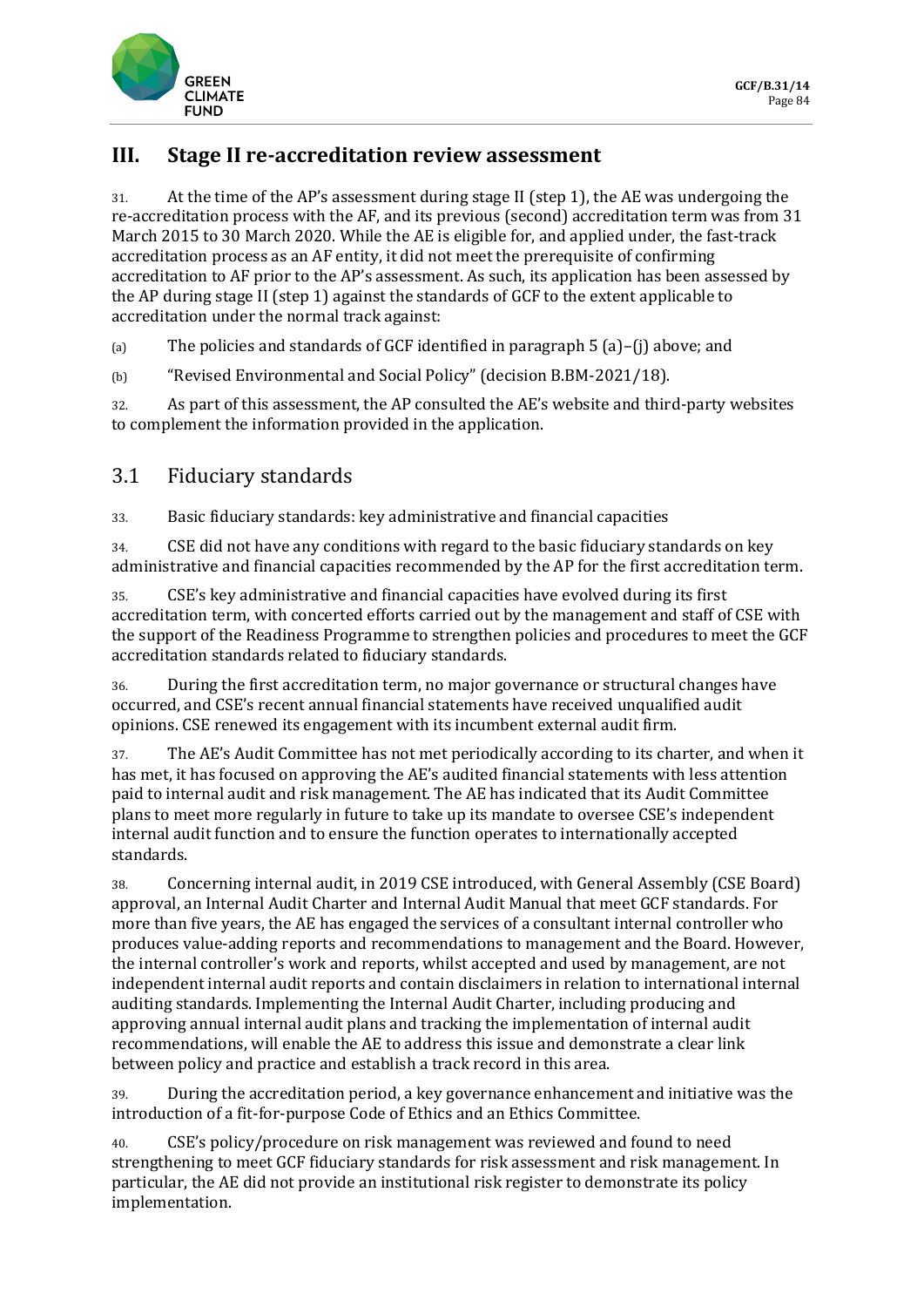

41. The AE revised its procurement policies and procedures in 2019 and shared documentation to demonstrate its track record in project procurement in line with the GCF basic fiduciary standards on key administrative and financial capacities.

42. The AP finds that the AE's policies, procedures and capacity partially meet the basic fiduciary standards on key administrative and financial capacities. Furthermore, the AP finds that the AE's track record is insufficient. The relevant gaps are identified in paragraphs 36, 37 and 39 and are reflected by the corresponding conditions for re-accreditation in section 4.2.

### **3.1.1. Basic fiduciary standards: transparency and accountability**

43. CSE has fulfilled and closed conditions with regard to the basic fiduciary standards on transparency and accountability recommended by the AP and approved by the Board in its decision to accredit the AE for the first accreditation term.7

44. Regarding ethics, disclosure of conflicts of interest and preventing financial mismanagement, since accreditation CSE has introduced an ethics code and its Preventing and Combating Fraud and Corruption Policy, modelled on international best practice. The policy includes sections on whistleblowing, and the AE's website has a link to the policy and displays the email address for reporting suspected fraud and corruption.

45. The AE shared examples that demonstrate that policies are applied in practice to consultants, contractors and other relevant parties associated directly or indirectly with its general operations. Notwithstanding this, the AP noted that the Code of Ethics and Preventing and Combating Fraud and Corruption Policy, as they are currently written, only apply to employees. Key policies are appended to contracts, and the AE has indicated that it will ensure policies reflect best practice in this respect when they are reviewed and revised in the near future. In addition, the AE indicated to the AP that it has imminent plans to provide further awareness training to staff and stakeholders.

46. The AE's new Code of Ethics and recently chartered Ethics Committee are important initiatives and signs of CSE's maturing governance capacity and compliance. The AE indicated that the Ethics Committee met in December 2021, and the AP noted the AE's proactive steps to ensure meaningful implementation of this important policy and process.

47. Concerning disclosure of conflicts of interest, the AE's policy is robust; however, in terms of implementation, the AE was not able to share completed annual disclosure forms for General Assembly members and staff.

48. In its policy on Preventing and Combating Fraud and Corruption, CSE lists various methods by which the public can report cases of alleged/suspected fraud, corruption or other forms of misconduct. The full policy, which is available on the AE's website also includes information on the investigation process. Extracting and highlighting information from the policy on the investigation process to inform potential whistleblowers is highly encouraged by the AP.

49. Regarding CSE's investigative function, its internal audit function, according to its charter, is independently responsible for investigations. Because the AE has not received any recent reports of suspected fraud or wrongdoing, investigations have not taken place during its first accreditation period. The AE's policies and processes are in line with the GCF basic fiduciary standards on transparency and accountability related to the investigation function, and the AE is positioned to respond to and investigate any cases that may arise.

50. CSE's policies now include an Anti-Money Laundering and Counter Terrorism Financing Policy, which includes counterparty due diligence procedures. The AE shared examples of due diligence conducted on executing entities and indicated that its bankers are relied upon when it

<sup>7</sup> Document GCF/B.15/16.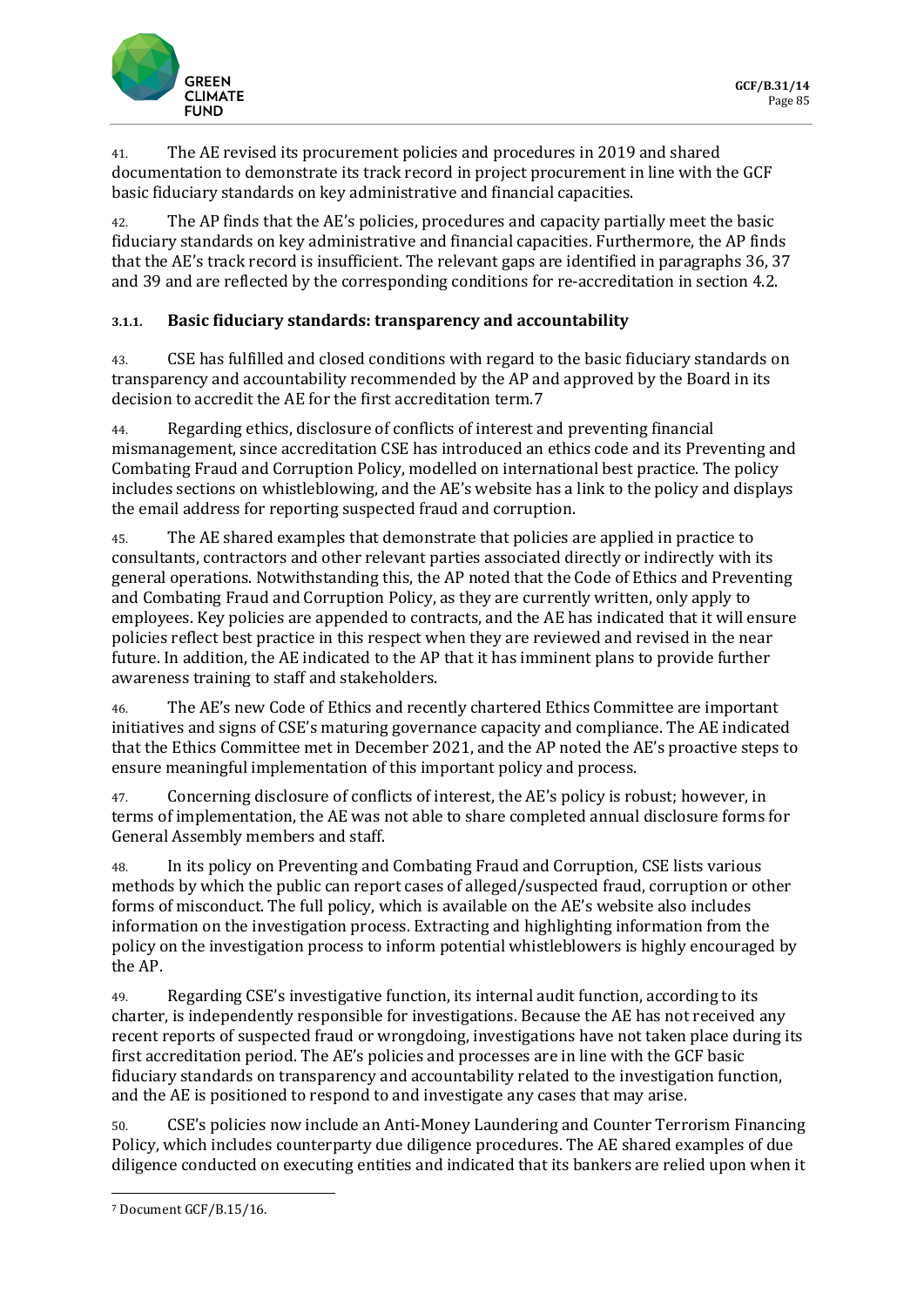

comes to tracing and monitoring electronic transfers to counterparties. The AE is establishing a track record in implementing its relatively new policy by conducting due diligence on all counterparties.

51. The AP finds that the AE's policies, procedures and capacity, supported by evidence of its track record, fully meet the basic fiduciary standards on transparency and accountability, and to the extent applicable to accreditation, the GCF Policy on Prohibited Practices,<sup>8</sup> the GCF Policy on the Protection of Whistle-blowers and Witnesses,<sup>9</sup> and the GCF Anti-Money Laundering and Countering the Financing of Terrorism Policy.<sup>10</sup>

### **3.1.2. Specialized fiduciary standard for project management**

52. CSE did not have any conditions with regard to specialized fiduciary standards for project management recommended by the AP for the first accreditation term.

53. In light of the AE's project management track record over the past five years, highlighted by the Secretariat in section 2.3 in particular in relation to reporting timeliness and quality, the AP reviewed several key areas of project management.

54. The AE is still establishing a track record in implementing GCF projects. FP003 commenced in 2020 and is now in its post-inception phase. In addition, several readiness support grants are underway.

55. The AP noted that CSE is taking initiatives to improve project management, including recently updating its project cycle management manual and promoting the professional development of technical staff in project management theory and practice. In addition, the AP noted further steps that the AE is taking in developing a communications and knowledge management plan for its current GCF project that will ensure disclosure of project evaluation reports and project results on its institutional website.

56. The AP finds that the AE's policies, procedures and capacity, supported by evidence of its track record, fully meet the specialized fiduciary standard for project management.

### **3.1.3. Specialized fiduciary standard for grant award and/or funding allocation mechanisms**

57. The AE did not apply for accreditation for this standard at this time.

### **3.1.4. Specialized fiduciary standard for on-lending and/or blending (for loans, equity and/or guarantees)**

58. The AE did not apply for accreditation for this standard at this time.

## 3.2 Environmental and social safeguards

59. CSE did not have any conditions with regard to the GCF interim environmental and social safeguards (ESS) standards recommended by the AP for the first accreditation term.

### **3.2.1. Environmental and social policy**

60. The CSE applied for re-accreditation against the minimal to low E&S risk category (category C), which, by definition, contains minimal to no environmental and/or social risks or

<sup>8</sup> Decision B.22/19 and annex XIV thereto.

<sup>9</sup> Decision B.BM-2018/21 and annex I thereto.

<sup>10</sup> Decision B.18/10 and annex XIV thereto.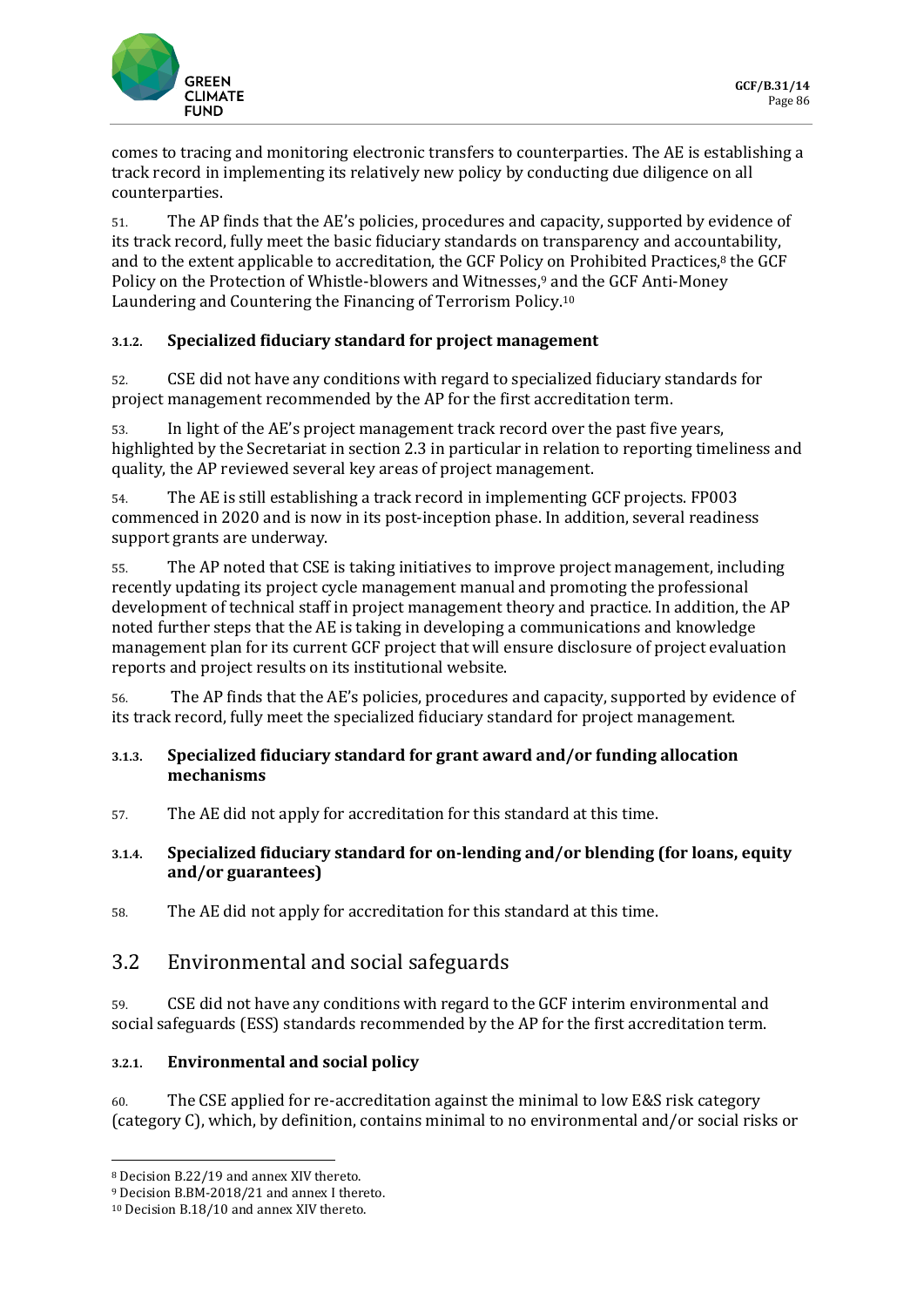

impacts. Commensurate with the fit-for-purpose accreditation approach and the nature of category C E&S risk, an E&S policy within an institutional environmental and social management system is not required for the category C level of risk. However, CSE does have an E&S policy, which has been adopted by its senior management in November 2014. CSE's E&S policy includes principles, objectives and standards to be implemented at the institutional level as well as at the project/programme level, safeguards, a project screening tool, and provisions on monitoring and reporting.

61. The CSE E&S policy covers 15 principles, including performance standards (PS) 1–8 plus others such as (i) equitable and equal access to natural resources and national data; (ii) viability of the action; (iii) climate change, (iv) soil conservation, (v) health, public safety and working conditions, (vi) human rights and (vii) sexual equality and women's empowerment. Regarding PS 7 (Indigenous People), CSE has integrated a principle related to local populations, which includes indigenous people, into its E&S manual (section 4.8 on principle 8 – local populations).

62. The Environment Assessment and Management Unit is responsible for the implementation of the E&S policy under the supervision of the Technical Director.

63. For projects and programmes funded by GCF, the AE

has provided evidence on its track record consistent with the GCF interim ESS standards in their entirety insofar as it relates to the level of E&S risk they applied for.

64. The current portfolio of CSE does not contain carbon-intensive projects, and its current project portfolio is considered to be 96 per cent climate-related. The AE also confirmed that it has not invested in any fossil fuel portfolio since its accreditation by GCF.

65. The AP finds that the AE's environmental and social management system (ESMS), comprising the environmental and social policy and supported by evidence of its track record, fully meets the GCF Revised Environmental and Social Policy to the extent applicable to accreditation and GCF interim ESS standards for maximum E&S risk category C projects/programmes with respect to PS 1–8.

### **3.2.2. Identification of environmental and social risks and impacts**

66. Regarding E&S procedures, the AE has set up a framework for risk assessment and risk management at all stages of its project cycle. Guidelines, processes and procedures are described in CSE's E&S Policy Implementation Manual,11 which was made effective in November 2017 and is available on the CSE website. This document provides for a process of screening projects against PS 1–8, categorizing, consulting with stakeholders managing projects throughout its life cycle. It also includes a checklist to screen prospective investment opportunities against the risk classifications of the International Finance Corporation PS. The AE's E&S assessment process demonstrates a greater degree of ESMS maturity than is required by the GCF interim ESS for the level of E&S risk in accordance with Category C that the AE is seeking re-accreditation for.

67. Suitable evidence relating to the E&S risks and impact identification has been provided, including a sample of environmental assessment and risk management reports for the Project to Support Local Small-Scale Irrigation (PAPIL). PAPIL is category C and aims at the development of lands starting from small- scale interventions to control of surface waters, with a view to ensuring food safety, in the regions of Fatick, Kédougou, Kolda and Tambacounda in Senegal.

<sup>&</sup>lt;sup>11</sup> Refer to [<http://docplayer.net/173834487-Cse-environmental-and-social-policy-implementation-manual.html>](http://docplayer.net/173834487-Cse-environmental-and-social-policy-implementation-manual.html).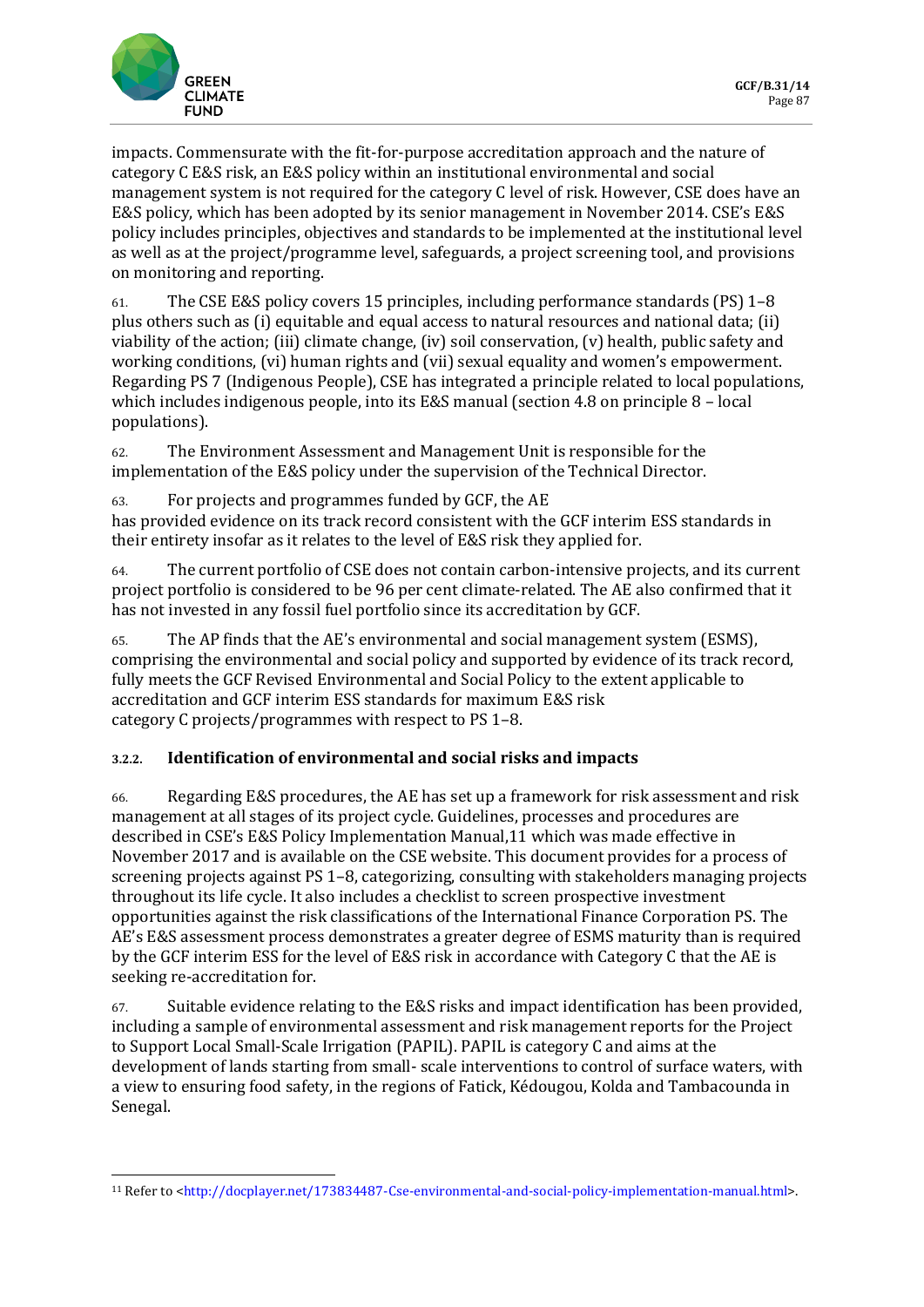

68. The CSE has also provided evidence of its staff's technical skills and competency to perform assessments and risk management. The staff has the required capacities to conduct environmental impact assessment activities and implement/monitor the ESMP, in compliance with the criteria defined in Senegal's Environment Code.

69. The AP finds that the AE's system of identification of E&S risks and impacts, supported by evidence of its track record, fully meets the GCF Revised Environmental and Social Policy to the extent applicable to accreditation and the GCF interim ESS standards for maximum E&S risk category C projects/programmes with respect to PS 1–8.

### **3.2.3. Environmental and social management programme**

70. The AE's E&S policy includes the description of the process for managing E&S risks and impacts that are identified during the risks and impacts assessment process.

71. The AE has established a project cycle management process with clear provisions on risk management, risk assessment and management of projects. The AE provided its operational manual titled CSE Adaptive Management of the Project Cycle (2014), which is currently being updated. The procedure on project management includes steps for managing E&S risks and impacts, developing monitoring indicators, and monitoring results.

72. The AE provided a sample of four (4) risk categorization reports as well as a monitoring table for the implementation of the E&S policy for E&S risk category B/I-2 in line with PS 1–8. The sample reports related to the following projects: (i) Climate Smart Agriculture to Promote Green Growth in Senegal, submitted by the Ministry of Agriculture and Rural Equipment; (ii) Upscaling "Naatangue" integrated family and village farms for a resilient agriculture; (iii) Strengthening Resilience to the Impacts of Climate Change; and (iv) Typha Combustible Construction West Africa. The AE's track record demonstrates a greater degree of ESMS maturity than is required by the GCF interim ESS for the level of E&S risk in accordance with category C that the AE is seeking accreditation against.

73. The AP finds that the AE's E&S management programme, supported by evidence of its track record, fully meets the GCF Revised Environmental and Social Policy to the extent applicable to accreditation and the GCF interim ESS standards for maximum E&S risk category C projects/programmes with respect to PS 1–8.

### **3.2.4. Monitoring and review**

74. Monitoring and review of projects with respect to E&S requirements is guided by CSE's Project Cycle Management Manual, which contains a monitoring and evaluation (M&E) framework. A system to monitor E&S performance in projects and programmes is in place.

75. The AE provided a sample project report with M&E results ('PAPIL project M&E final report'), which contains provisions for mitigation measures and related improvements at project level. The AE organizes regular field missions, including interviews with communities, extensions, local government units and local project staff, to ensure that relevant risk mitigation measures are implemented.

76. The AE provided a project performance report, including information on E&S, under risk category B . It has also provided two AE-wide biannual progress reports covering E&S matters since 2018.

77. The AE informed the AP that an external audit is planned after at least five years of operation of the ESMS; the first is scheduled for January 2022 and should lead to an update of the ESMS.

78. The AP finds that the AE's system of E&S-related monitoring and review fully meets the GCF Revised Environmental and Social Policy to the extent applicable to accreditation and the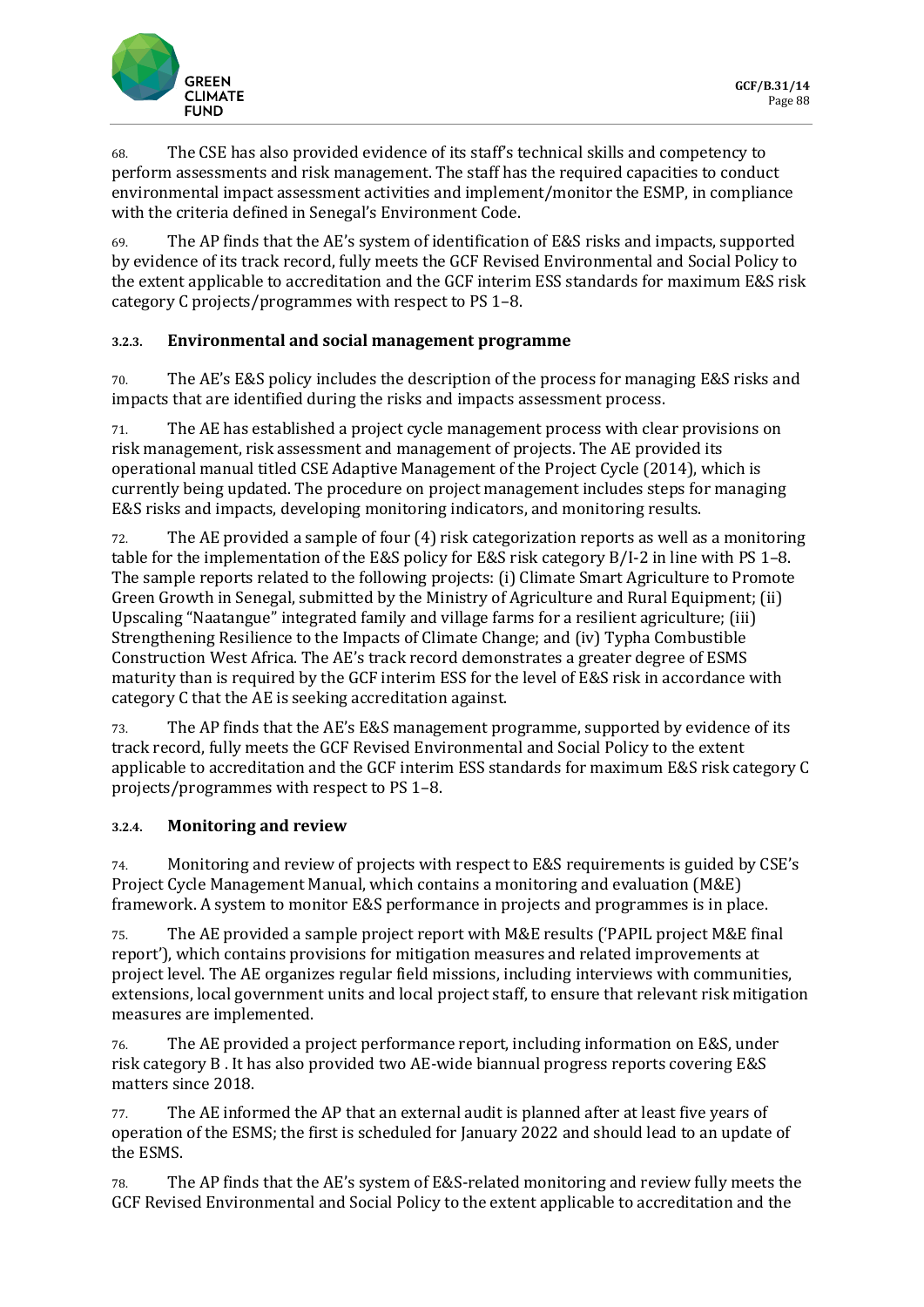

GCF interim ESS standards for maximum E&S risk category C projects/programmes with respect to PS 1–8.

#### **3.2.5. External communications, consultations, information disclosure and grievance redress mechanism at the institutional level**

79. The AE provided a stand-alone procedure on information disclosure, including principles, standards, exceptions, language, timeframe for responses, and implementation. This "Procedure for disclosure of information" is consistent with and sufficient to meet the GCF Information Disclosure Policy requirements for E&S risk categories B and C.

80. The CSE-Grievance Mechanism was established in 2017 as part of CSE's Quality Management System. The CSE-Grievance Mechanism targets complaints relating to environmental and social harms as well as the partners' satisfaction with the services provided by CSE. Therefore, any person, community or local government unit or partner wishing to complain about harms or prejudice arising from activities within the framework of projects or programmes executed by CSE can submit a claim to the Complaint Resolution Staff (CRS). The CSE-Grievance Mechanism is executed by the CRS, which consists of the coordinator of the CSE's major programme "Environmental Assessment and Risk Management" and the quality manager. The AE has not yet appointed an independent observer of its CSE- Grievance Mechanism – however, the AE provided clarifications that the Direction de l'Environnement et des Etablissements Classés, a Senegalese governmental agency, can receive any complaint or grievance resulting from project or programme activities executed or implemented by CSE.

81. With regard to the CSE's GRM, the AE has published its operational procedures on its website (both in French and in English) and it includes an outline of the complaints handling mechanism, timeframes and departments involved in the process. CSE has not received any complaints during its first accreditation period. It might be linked to the fact that there was no project-specific GRM implemented to date. The AE aims to include a GRM in its FP003 project funded by GCF and in any new GCF project/programme.

82. The AP finds that the AE's system of external communications, consultations, information disclosure and GRM, supported by evidence of its track record, partially meets the GCF Revised Environmental and Social Policy to the extent applicable to accreditation and the GCF interim ESS standards for maximum E&S risk category C projects/programmes with respect to PS 1–8. The relevant gaps identified in paragraphs 79 and 80 are reflected by the corresponding conditions for re-accreditation in section 4.2.

### **3.2.6. Organizational capacity and competency**

83. The CSE organizational chart has been provided as well as the database of staff and focal points responsible for E&S matters. The structure indicates that the Environmental Assessment and Risk Management Program Coordinator has been appointed by the E&S Safeguard Focal Points and reports to the Technical Directorate under the General Management.

84. The AE indicated that there are eight designated permanent staff involved in the implementation of E&S requirements. Evidence that E&S staff are knowledgeable about PS 1–8, can screen and categorize funding proposals, and manage E&S risks and impacts throughout the project cycle has been provided. Therefore, the AE has competency within its structures to undertake the tasks associated with an ESMS dealing with minimal to no E&S risk (Category C).

85. The AP finds that the AE's organizational capacity and competence to implement the ESMS, supported by evidence of its track record, fully meets the GCF Revised Environmental and Social Policy to the extent applicable to accreditation and the GCF interim ESS standards for maximum E&S risk category C projects/programmes with respect to PS 1–8.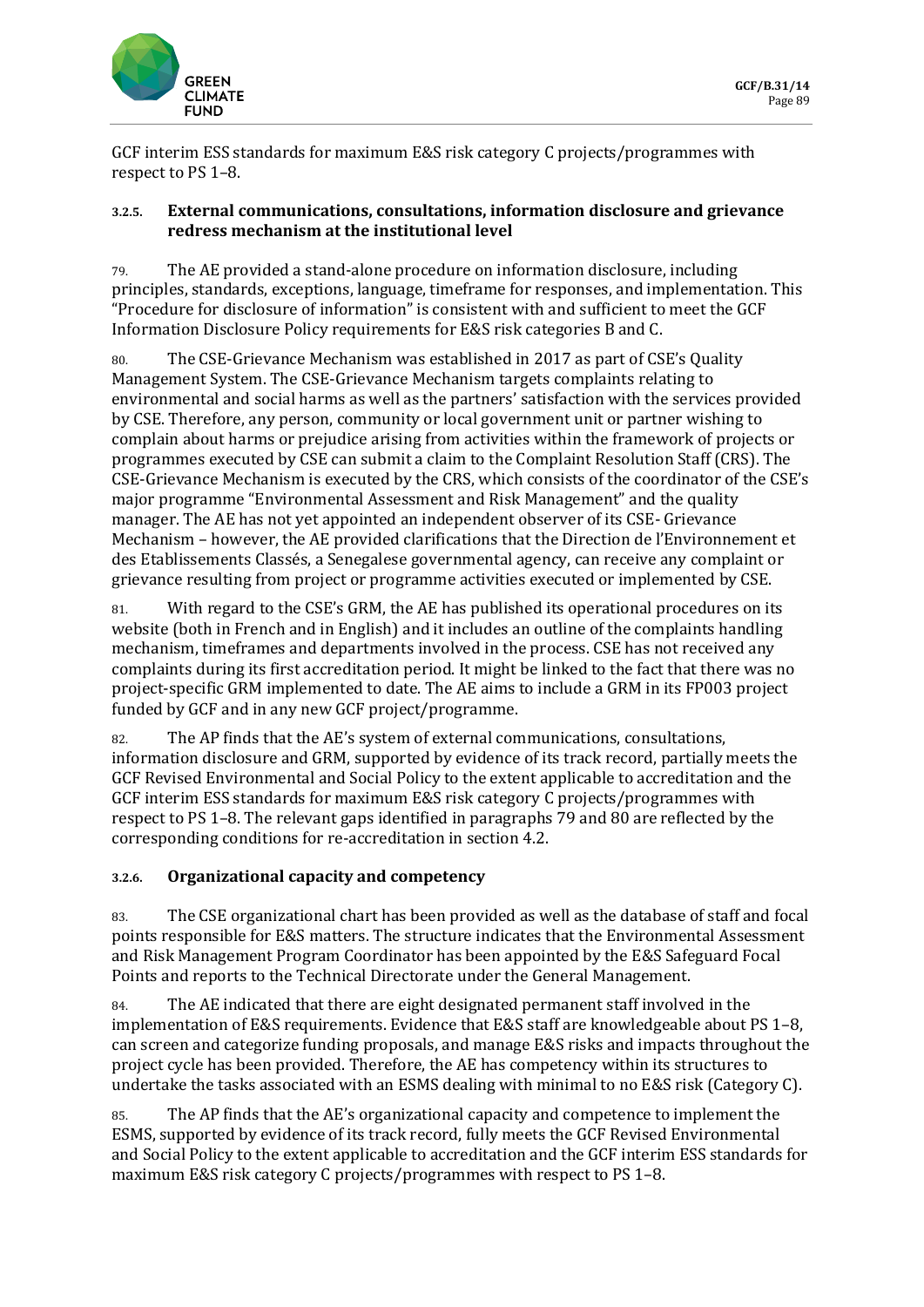

# 3.3 Gender

86. CSE has fulfilled and closed conditions with regard to gender recommended by the AP and approved by the Board in its decision to accredit the AE for the first accreditation term.12

87. The AE adopted the first version of its Gender Policy in 2015, following a study on the gender gaps to be addressed. Since July 2020, it has an updated institutional-level Gender Policy in place. The Gender Policy and related commitments are set within the framework of the National Strategy for Gender Equity and Equality, which is the Government of Senegal's main instrument for the integration of gender issues into the country's development priorities. The Gender Policy is also consistent with international benchmarks on gender, such as the Convention on the Elimination of All Forms of Discrimination against Women, the United Nations Framework Convention on Climate Change, the Universal Declaration of Human Rights, the Declaration of the Heads of the State of the African Union for Gender Equality in Africa and the Sustainable Development Goals.

88. The newly adopted Gender Policy focuses on three main areas: governance, capacitybuilding and communication. Its key objectives are to: (a) introduce gender mainstreaming into the vision, policies, strategic directions and activities of CSE; (b) promote and develop the institutionalization of gender in the procedures and practices of the AE's different major programmes and service units; (c) ensure that the specific needs of women and men are identified and considered in the development, implementation, monitoring and evaluation of projects and programmes; and (d) put in place mechanisms to reduce gender disparities and inequalities among stakeholders, targeted beneficiaries and partners in the implementation of activities. The Gender Policy includes guidance on gender mainstreaming, comprising processes and tools for monitoring various phases of project preparation, appraisal and monitoring, including gender-disaggregated indicators.

89. The AE's E&S policy also acknowledges gender equality as an overarching objective of the organization and includes a section on equity and women rights with guidance on how to address gender-related risks. Furthermore, the AE also provides a non-discrimination policy statement guaranteeing equal rights, treatment and remuneration for the staff (men and women) and a declaration of commitment to gender equity and the development of its gender capacities.

90. The Gender Policy provides guidance for assessing gender impacts and improving gender performance at the project/programme level as well as at the institutional level. In addition, a guide was developed including process and procedures for the implementation of the gender-responsive approach at project/programme level, including through gender action plans.

91. Regarding the current organizational structure, the AE provided a decision by senior management, dating from February 2021, which approved the creation of a specialized gender unit in CSE's organizational structure. The gender unit was charged with the implementation and monitoring of the gender policy, including in relation to CSE's partnerships. The AE also provided information on the three members of its staff with competencies and responsibilities related to implementing the gender policy, including their respective CVs. Gender focal points have been designated amongst staff and they have attended various workshops on the application of gender equity. The AP concludes that the AE has suitable competencies and is currently in a position to implement the CSE Gender Policy.

92. The AE provided its updated track records in relation to the implementation of the Gender Policy, which included a gender assessment and action plan in the funding proposal submitted under the SAP titled "Upscaling 'Naatanguee' integrated family and village farms for a

<sup>12</sup> Document GCF/B.15/16.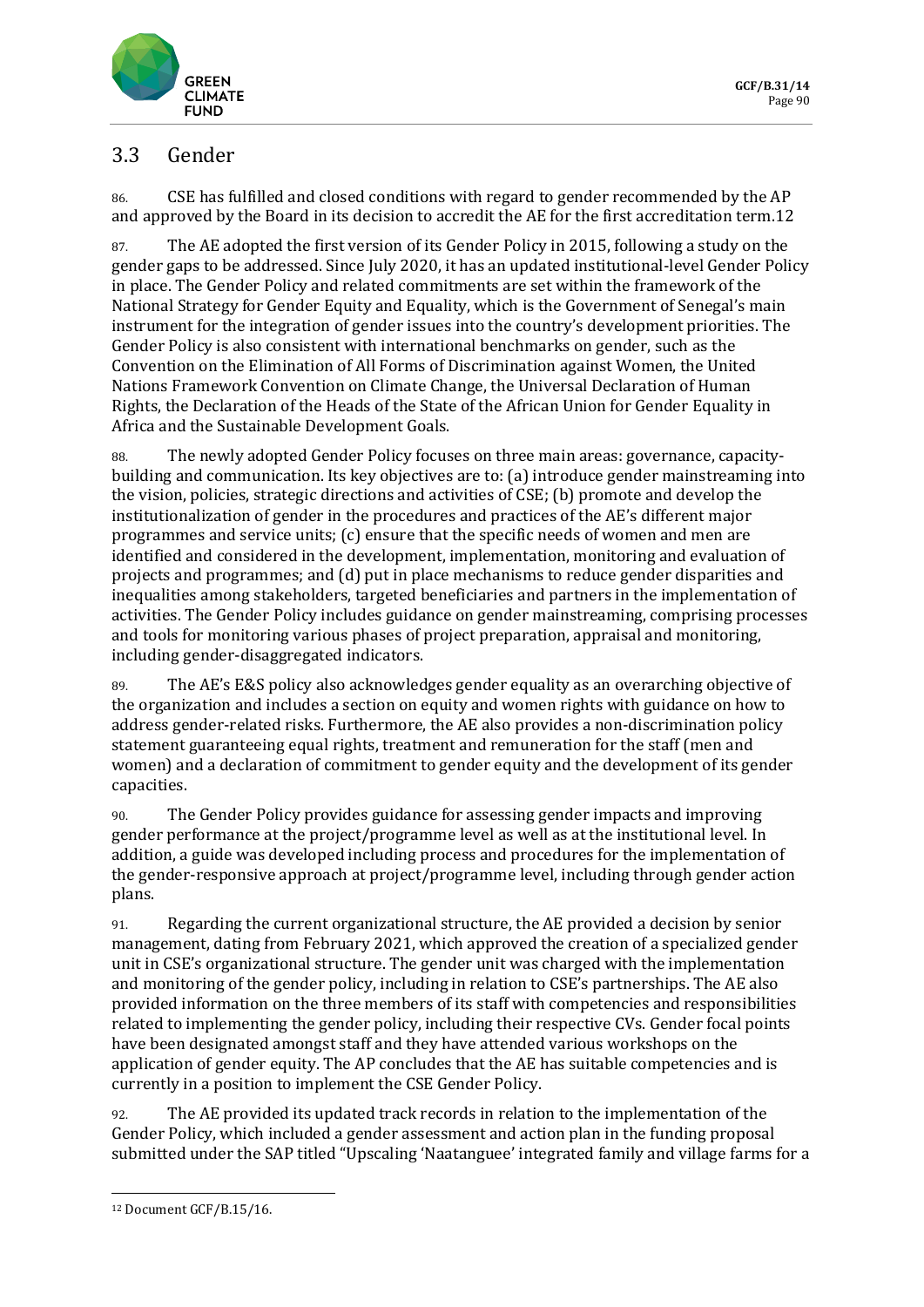

resilient agriculture" in Senegal, which is under GCF review, and two project assessment reports for the AF-funded resilience-building project in Senegal. The AP concludes that the AE demonstrates its ability to apply gender-sensitive approaches to climate change adaptation projects.

93. Examples of the AE's gender-relevant knowledge products developed and disseminated to its staff and recipients/borrowers/clients have been provided, including workshop reports.

94. The AP finds that the AE's gender policy, procedures, capacities and competencies, supported by evidence of its track record, fully meet the updated GCF Gender Policy to the extent applicable to accreditation.

# **IV. Conclusions and recommendation**

## 4.1 Conclusions

95. Following its assessment, the Secretariat concludes the following in relation to the application with respect to the potential to continue in the role of an AE and to support the mandate and objectives of GCF: the AE can continue to contribute to GCF in implementing its Updated Strategic Plan for 2020–2023 with respect to:

- (a) The alignment of the AE's GCF portfolio and pipeline with the climate-related national priorities identified in Senegal's country programme;
- (b) Enabling country ownership through the AE's ability to channel GCF funding under the national direct access modality;
- (c) Contribution to the adaptation and mitigation balance in the GCF portfolio since the AE has the ability to implement adaptation projects; and
- (d) Supporting diversity in GCF result areas such as health, food and water security and livelihoods of people and communities.

96. Following its assessment, the AP concludes the following in relation to the application with respect to the AE's ability to meet the GCF accreditation standards it is seeking reaccreditation and an upgrade in accreditation scope for:

- (a) The AE partially meets the requirements of the GCF basic fiduciary standards on key administrative and financial capacities and meets the GCF basic fiduciary standards on transparency and accountability, and to the extent applicable to accreditation, the GCF Policy on the Protection of Whistleblowers and Witnesses, the GCF Policy on Prohibited Practices, the GCF Anti-Money Laundering and Countering the Financing of Terrorism Policy and the specialized fiduciary standard for project management. The relevant gaps in relation to basic fiduciary standards for key administrative and financial capacities are related to the functioning of the AE's Audit Committee and independent internal audit function, as well as risk assessment and management, and are identified in paragraphs 36, 37 and 39. Said gaps are addressed by corresponding conditions in section 4.2 below;
- (b) The AE partially meets the GCF Revised Environmental and Social Policy to the extent applicable to accreditation and the GCF interim ESS standards in relation to minimal to no E&S risk (category C). The gaps relate to (i) appointing an independent observer to the GRM; and (ii) ensuring that a fully independent GRM will be established at the project-level, and are identified in paragraphs 79 and 80; and
- (c) The AE has demonstrated that it has a policy, procedures and competencies to implement its gender policy, which is found to be consistent with the updated Gender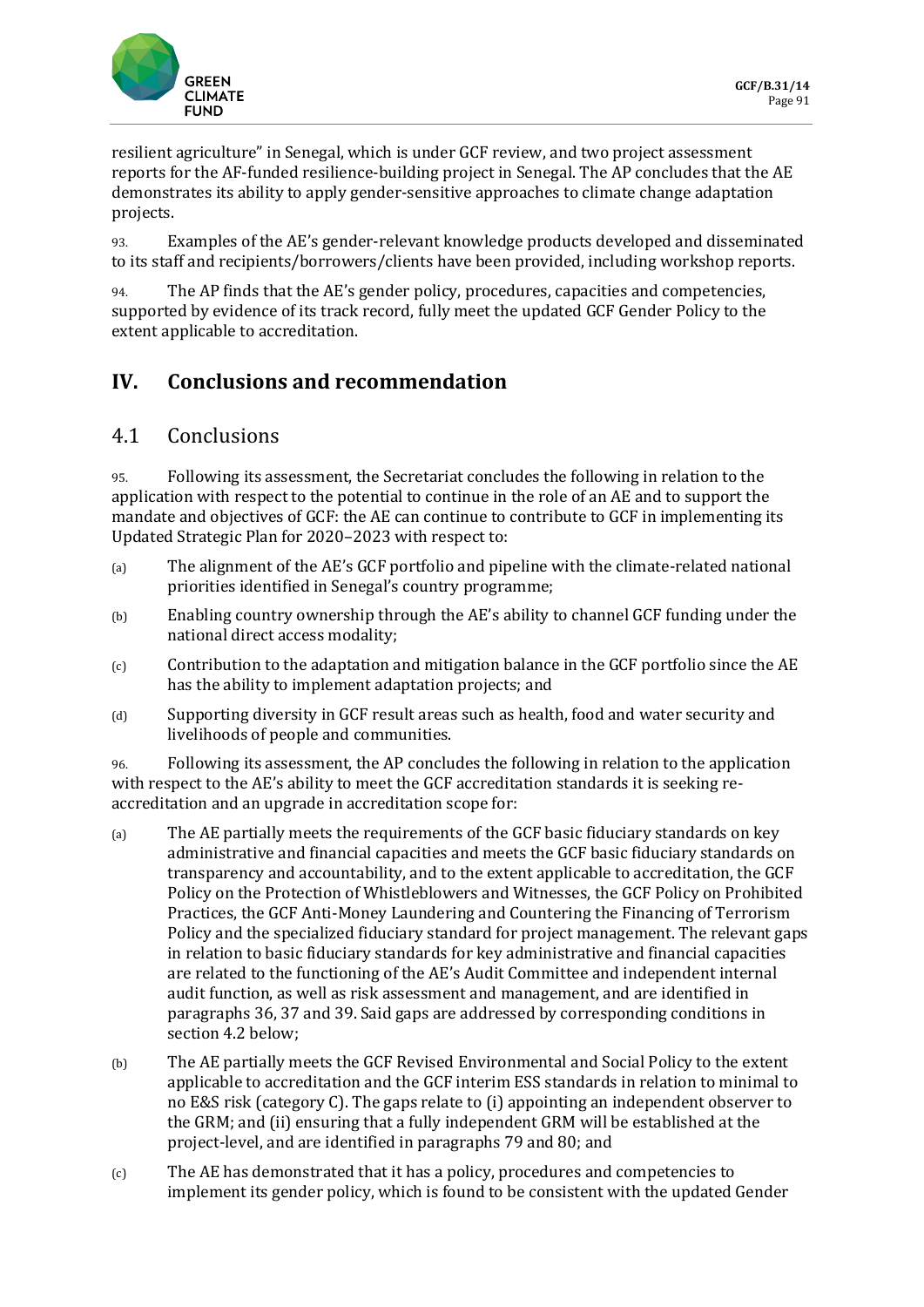

Policy to the extent applicable to accreditation, and has demonstrated that it has experience in gender consideration in the context of climate change.

### 4.2 Recommendation on re-accreditation

97. The AP recommends, for consideration by the Board, CSE for re-accreditation for its second term as follows:

#### (a) **Accreditation type**:

(i) **Maximum size of an individual project or activity within a programme:** micro;

### (ii) **Fiduciary functions:**

- (1) Basic fiduciary standards; and
- (2) Specialized fiduciary standard for project management; and
- (iii) **Maximum environmental and social risk category**: minimal to no risk (category  $C^{13}$ ); and
- (b) **Conditions:** the AE will be required to submit to the AP, through the Secretariat, information on how it has complied with the conditions. The AP will thereafter assess whether the conditions have been met. This assessment will be communicated by the Secretariat, on behalf of the AP, to the Board for information purposes:
	- (i) Condition to be met by the AE prior to the execution of the amended and restated AMA during stage III of the re-accreditation process:
		- (1) Delivery to GCF of evidence that an independent internal audit function, as described in the AE's Internal Audit Charter and Internal Audit Manual, has been operationalized, including:
			- a. An internal audit plan for 2022 approved by the Audit Committee; and
			- b. A report prepared for and reviewed by the AE's management and its Audit Committee on the status of implementation of the internal control recommendations issued by the Internal Controller up to 31 December 2021;
	- (ii) Condition to be met by the AE prior to the effectiveness of the amended and restated AMA during stage III of the re-accreditation process:
		- (1) Delivery to GCF of evidence that the AE has enacted an update to its institutional-level grievance redress mechanism (GRM) policy to create the position of an independent observer to the AE's institutional-level GRM;
	- (iii) Conditions to be met by the AE not later than 12 months after the date of the Board decision to re-accredit the AE:
		- (1) Delivery to GCF of (a) a revised Risk Management Policy and Procedure, which shall include procedures for assessing and managing risk; and (b) an up-to-date, institutional risk register in line with such policy or procedure; and

<sup>13</sup> As per the Revised Environmental and Social Policy adopted in decision B.BM-2021/18, category C is defined as "Activities with minimal or no adverse environmental and/or social risks and/or impacts."